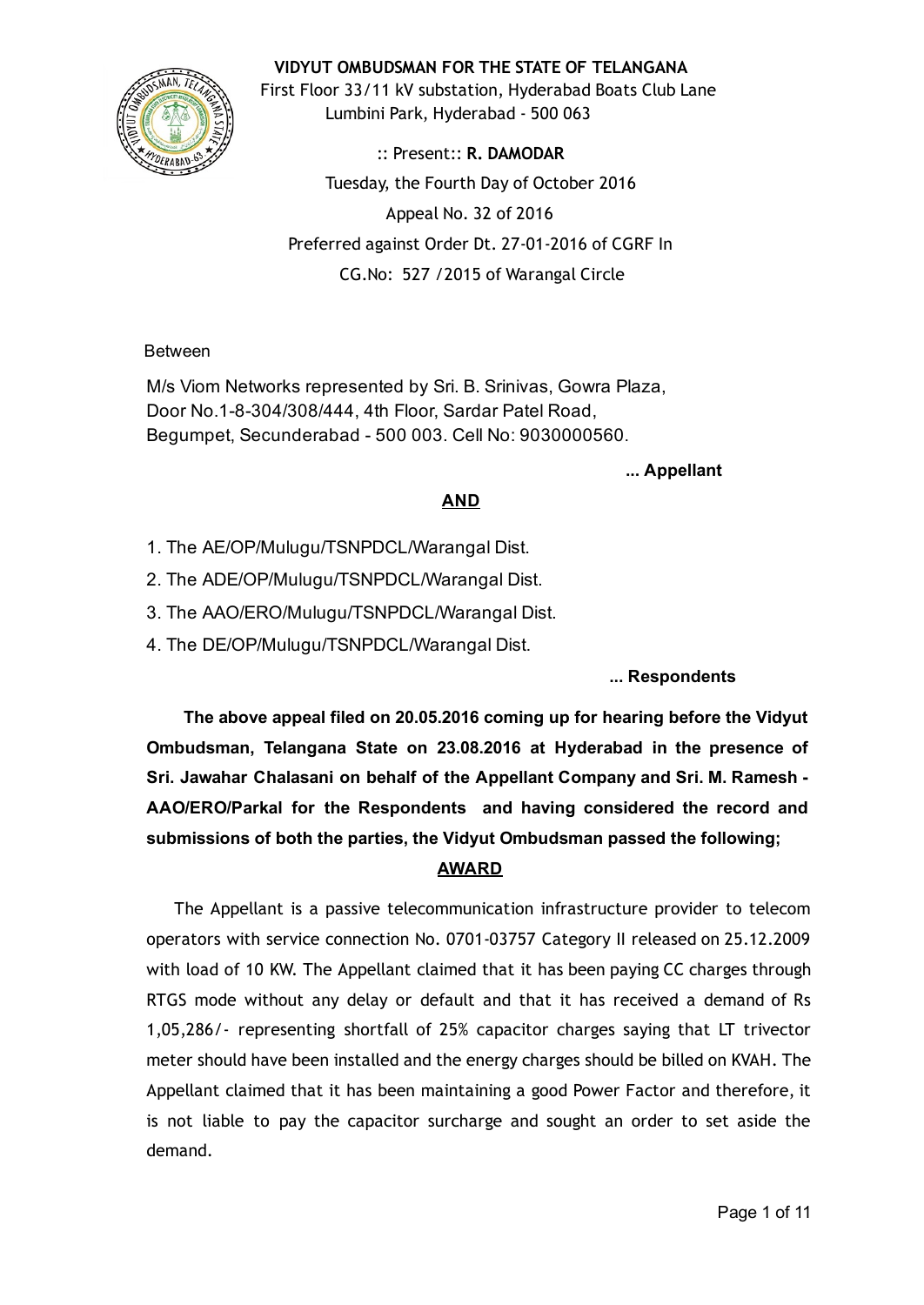2. The 3rd Respondent AAO/ERO/Mulugu submitted a report before the CGRF stating that M/s Sreedhar and Associates, the internal auditors submitted a report for the period from 01/2014 to 05/2015 advising the DISCOM to get a field report regarding 25% capacitor surcharge and raise it against the consumers who have 10KW and above load in Category II and 15 KW load and above in Category III. Therefore, a notice to the Appellant has been issued demanding payment of shortfall amount of Rs 1,05,286/‐ and the amount has not been paid by the Appellant.

3. The CGRF during the enquiry has observed that as per the Tariff Order 2015‐16 for LT category II, non domestic/commercial loads of 10KW and above, LT trivector meter shall be provided and energy charges shall be billed on KVAh and that the CC bills were issued upto 10/2015 for KWH units instead of KVAh units and that KVAh billing is being resorted to from 11/2015.

4. It is further observed that as per GTCS clause 5.13.1.1 "every LT consumer using induction motors/or welding transformers shall install LT shunt capacitors as specified in Appendix VIII supply to new LT consumers etc and that failure to install/maintain capacitors by consumers in accordance with the provisions under Clause 5.13.1 will be treated as violation of terms of GTCS and it attracts levy of capacitor surcharge at the rates specified by the Commission in the Tariff Orders issued from time to time or otherwise and that where LT consumer is provided with meters capable of measuring active power and reactive power under any directions of the Commission contained in the Tariff Order or otherwise, such consumers shall be required to pay low power factor surcharge as per the surcharge rates applicable for HT consumers for the power factor obtained during the month subject to the ceiling of the level of the capacitor surcharge as specified for LT consumers.

5. CGRF reproduced Clause VII of part 'A' of LT Tariffs of the Tariff Order FY 2015-16 of TSERC in the Award as under:

a. Every LT consumers not provided with tri-vector meters, except LT-I Domestic, using induction motors and/or welding transformers shall install shunt capacitors of the rating specified by the Licensees in the General Terms and Conditions of supply (GTCS) approved by the Commission from time to time. In case the rated capacity of the induction motor or welding transformer falls in between the steps of the stipulated ratings, the capacitors suitable for the next higher step shall be installed by the consumer.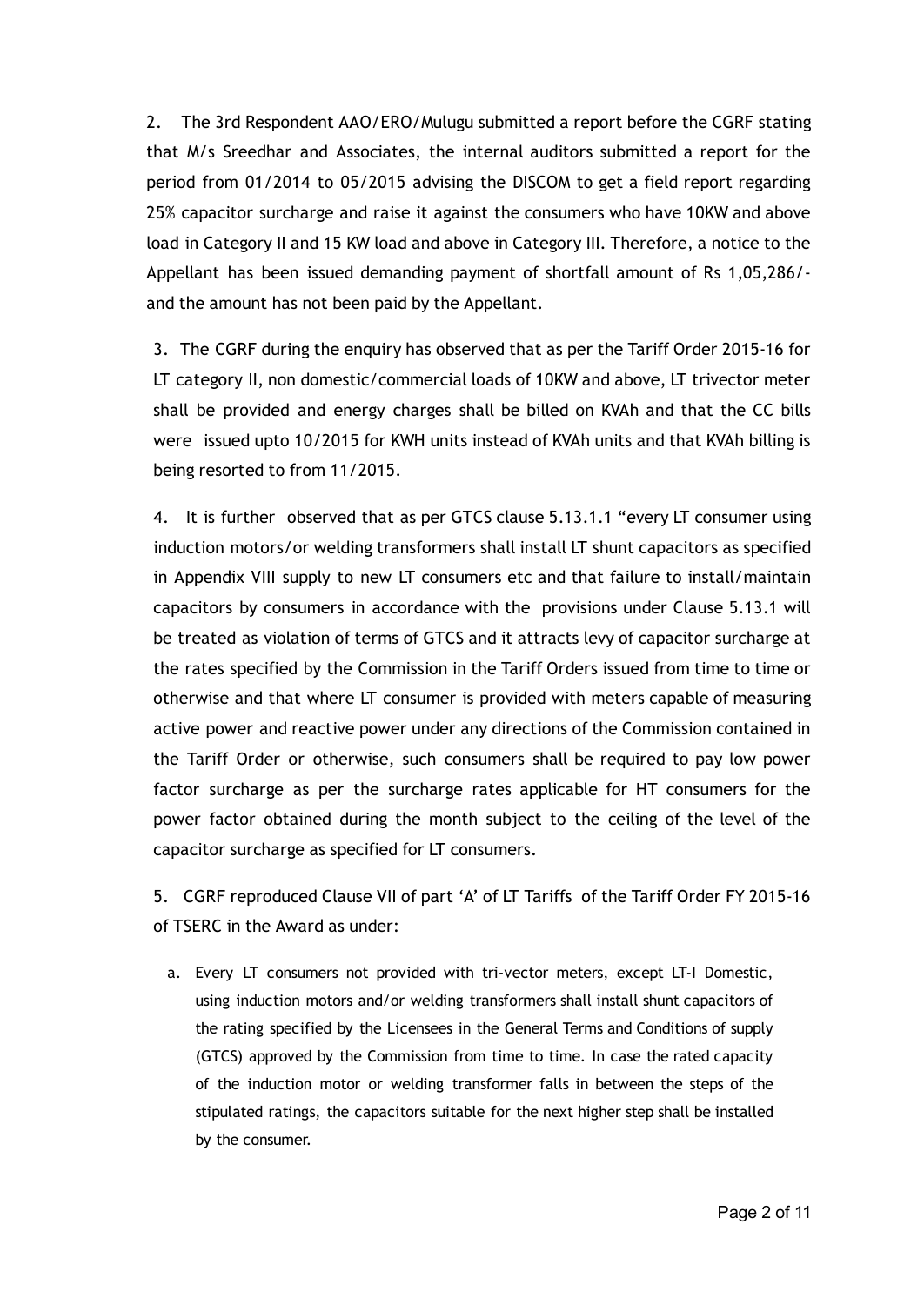- b. The failure on part of the consumer with the above requirement shall be treated as violation of the terms and conditions of supply and the Licensee can terminate the contract and collect the sum equivalent to the minimum charges for the balance initial period of agreement, apart from disconnection of supply as provided in the General Terms and Conditions of Supply.
- c. In the case of LT consumers (except LT Domestic, LT V , LT VI (A) , LT VII(B)) not covered by kVAh billing, if during inspection, no capacitor is found, or the capacitors already installed are found damaged or having defect or ceased to function, such consumer shall be liable to pay capacitor surcharge@ 25% of the monthly bill amount, as per the terms and conditions of supply notified by the licensee and Licensees shall not levy LPF surcharge.

6. On the basis of the above observations and the material on record, the CGRF disposed of the complaint with the words "in view of the aforementioned reasons, the supplementary bills issued by the Respondents is in order and the consumer is advised to pay the bills through the impugned orders.

7. Aggrieved and not satisfied with the impugned orders, the Appellant prefered the present Appeal claiming that as per the Tariff Order, for load of 10KW and above, a LT trivector meter shall be provided and energy charges shall be billed on KVAh and therefore, the capacitor surcharge of 25% of the monthly bill amount is not applicable to the Appellant and that further, the Respondents have only the authority to claim the difference between KVAh and kwh consumption in case of the billing being done on KWH and that in spite of the requirement, the DISCOM has not installed a LT trivector meter and that the CGRF failed to observe that the Appellant's usage is major and continuous load (24X7) and is electronic load (Base Transive Station) which is not an inductive load and that the other partial load is Aircon(2TR ‐ running) working in an average 10 to 12 hrs a day which is an inductive load and that the DISCOM started billing in KVAh since November,2015 and the Power Factor recorded was optimal.

8. The 3rd Respondent submitted a handwritten note dt.21.6.2016 to state that as per the terms and conditions, the capacitors surcharge of 25% of the monthly bill amount of the service connection was calculated from 01/2014 to 05/2015 raising an amount of Rs 1,05,286/‐ which the Appellant has to pay and that the Appellant has paid the amount during 01/2016.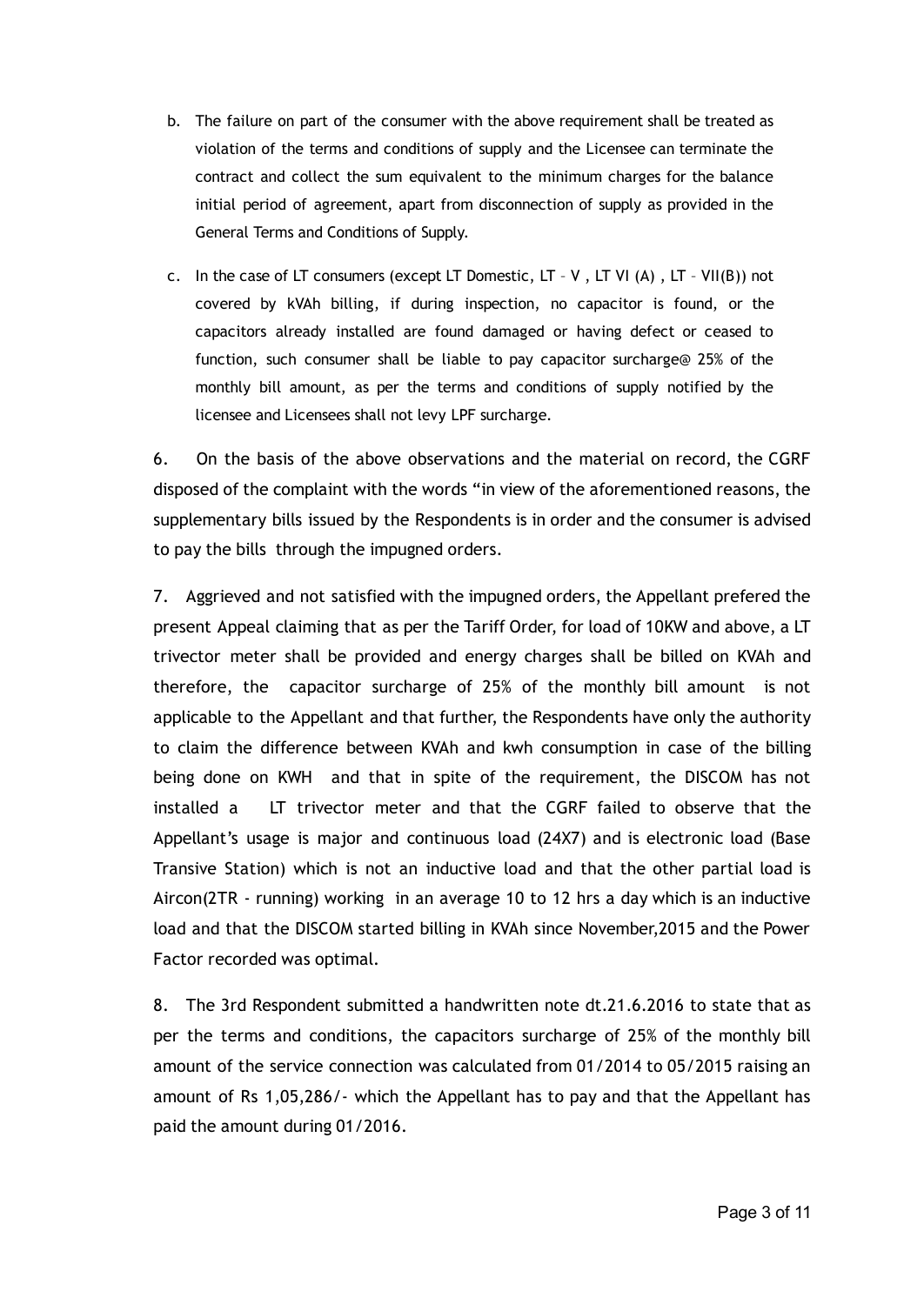9. The Appellant filed a reply dt.11.7.2016 to the note of the 3rd Respondent stating that the claim of the Respondents is based only on the audit report without any proper explanation or Power Factor details and that the Tariff Order clearly mentions that the capacitor surcharges are applicable to only those services having less than 10KW contracted load in the LT II (except domestic) with KWH billing and if the capacitors are found defunct and that as per the Tariff Order in LT II for 10KW and above, the billing shall be done on KVAh and therefore, there is no capacitor surcharge for the service and even without any capacitor, the Appellant PF is very healthy at 0.97 which is mentioned in the monthly CC bill also and thus, the capacitor surcharges are not applicable to the Appellant.

10. The 3rd Respondent AAO submitted a reply dt.20.8.2016 mainly claiming that as per the Tariff Order 2015‐16 relating to LT Category II non domestic and commercial supply for loads of 10KW and above, a LT trivector meter shall be provided and energy charges shall be billed on KVAh and accordingly, in the present case, the energy charges were billed. The AAO further pointed out that under Clause 4(vii)(3) of Tariff Order 2015‐16 in case of LT consumers (except LT Domestic, LT‐IV,LT‐VI(A), LT VII(B)) not covered by KVAh billing, if during inspection, no capacitor is found or the existing capacitor is found damaged or defective or ceased to function, such consumer is liable to pay the capacitor surcharge at 25% on the bill amount. The 3rd Respondent further stated that the shortfall was discovered during the audit and that it was found that from 31st January, 2014 to 31.5.2015, KVAh billing was not resorted to and no capacitor was found and as such, the shortfall billing was made.

11. The 4th Respondent/DE/O/Mulugu submitted a reply styled as written statement on behalf of the Respondents stating similarly as the 3rd Respondent denying the claim of the Appellant and supporting the claim for Rs 1,05,286/‐ on the shortfall bill based on the capacitor surcharge.

12. The Appellant submitted a reply dt.22.08.2016 to the letter of the 4th respondent DE along with a letter dt.29.01.2016 addressed to the AAO/R3 asserting that the amount of Rs 1,05,286/‐ towards capacitor surcharges were paid because power supply was disconnected to their essential service, without prejudice to its rights and remedies available. The Appellant claimed that the capacitor surcharges are not applicable to the Appellant, while maintaining that the DISCOM can claim KVAh charges instead of KWH and sought refund of this amount.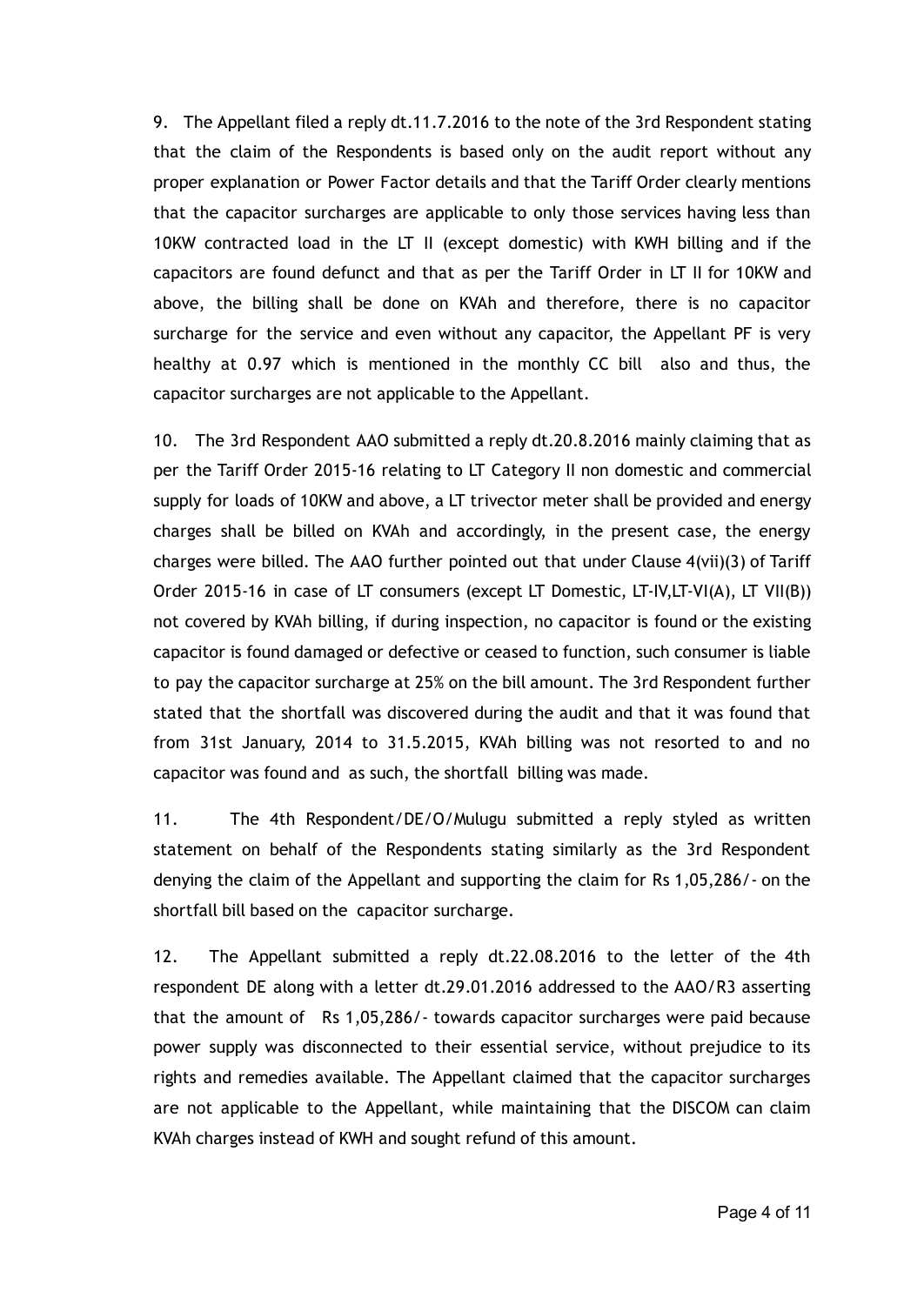13. The efforts at mediation came to a naught, because of no meeting point between the parties.

14. On the basis of the material on record and respective contentions, the following issues arise for disposal:

i. Whether the Appellant is liable to pay the Capacitor Surcharge representing 25% of the bill amount from 31.1.2014 to 31.5.2015 for Rs 1,05,286/‐ based on Sub Clause VII(3) of Clause 4 of part 'A' LT Tariffs of the Tariff Order 2015‐16?

ii. Whether the Appellant is liable to pay the CC bills under KVAh units and not under KWH units?

iii. Whether it was the Appellant or the DISCOM which is duty bound to fix trivector meter to the service connection of the Appellant?

iv. Whether the impugned orders are liable to be set aside?

Heard Both sides.

#### Issues i to iV

15. The Appellant claimed that it is not liable to pay the capacitor surcharge and demanded withdrawal of the amount levied, relying on the following grounds:‐

a) the Appellant has maintained a good power factor, since the load is predominantly resistive one,

b) though the service is covered under the KVAh billing, the licensee did not install the LT Trivector meter, in spite of the guidelines issued by the ERC and thus KVAh billing has not been done,

c) further the penalty clause under which the capacitor surcharges were levied, pertain to the consumers below 10KW load and whereas, the contracted load of the Appellant is 10KW,

hence the charges levied are not applicable to the Appellant.

16. The Respondents pleaded that during the internal audit conducted by M/s Sreedhar & Associates, Internal Auditors, submitted a report for the period 1/2014 to 5/2015 and advised to get a field report of those consumers having contracted loads between 10 KW and above under cat-II, 15 KW and above cat -III w.r.t. Levying of 25%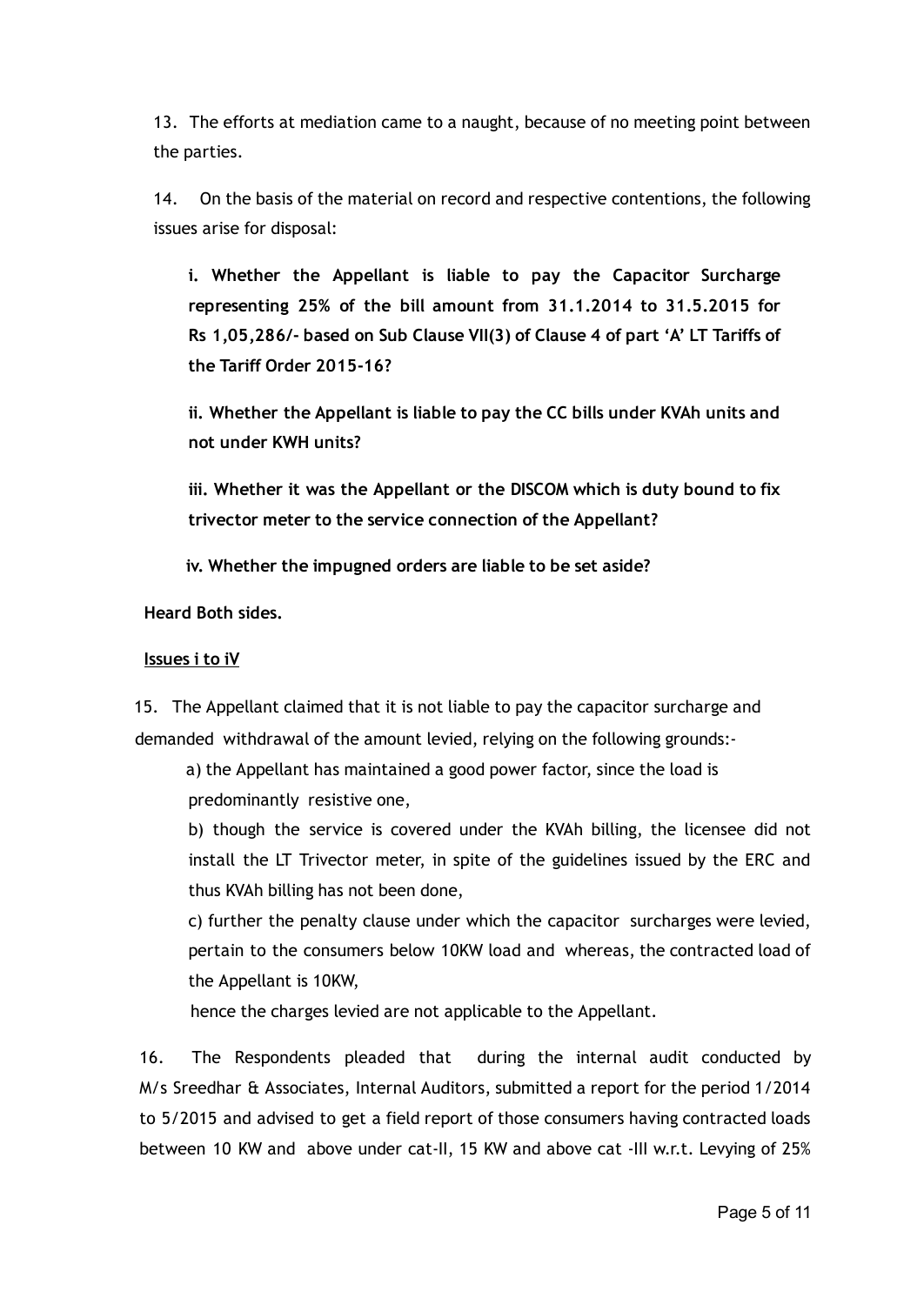capacitor surcharge. Based on the said advisory, the AAO/ERO/Mulugu/Respondent No.3 issued a notice to the Appellant demanding to pay the shortfall amount of Rs 1,05,286/‐ for the period from 01/2014 to 05/2015 and since it was not paid the amount was raised vide Journal Entry No. 16 of 07/2015 based on Sub Clause VII(3) of Clause 4 of Part 'A' LT Tariffs of Tariff Order 2015‐16.

17. The Sub Clause VII (3) of Clause 4 of part 'A' of the Tariff order 2015‐16 states that in case of LT consumer (except LT Domestic, LT-IV, LT VI(A), LT-VII(B)) not covered by KVAh billing, if during inspection, no capacitor is found, or the capacitors already installed are found damaged or having defect or ceased to function, such consumer shall be liable to pay the capacitor surcharge  $\odot$  25% of the monthly bill amount, as per terms and condition of supply notified by the licensee and the Licensees shall not levy Low Power Factor (LPF) surcharges. Based on this provision, according to the Respondents the capacitor surcharge of Rs 1,05,286/‐ has been raised.

18. From the material on record, it is clear that the CC bills were issued upto 10/2015 under KWH units instead of KVAh units and subsequently, KVAh billing has been resorted to from 11/2015. Thus it is clear that the capacitor surcharge has been levied based on the internal audit observation that the bills of the Appellant were raised under KWH units, instead of KVAh units.

### 19. Appellant claimed as follows:

a) A LT Trivector meter shall be provided for the load of 10 KW & above under cat‐II, and energy charges shall be billed on KVAh.The DISCOM did not provide the LT trivector Meter to the service connection in question.

b) The Respondents have the authority to claim only the difference between KWH and KVAh consumptions in the present case.

c) The contracted load of the Appellant is not below 10 KW (under category II) and as per the Clause(J) of terms and conditions in the Tariff Order 2015‐16, the Capacitor surcharges are not applicable to the Appellant.

d) The audit team pointed out the mistake of notional loss, based on the proposed capacitor surcharge.

e) No inspections were conducted.

f) Against GTCS clause 5.13.1, the Appellant argued that their usage is major and continuous load (24x7) and is electronic load (BASE Transive station) which is not an inductive load and that the other partial load is Aircon(2TR running) and it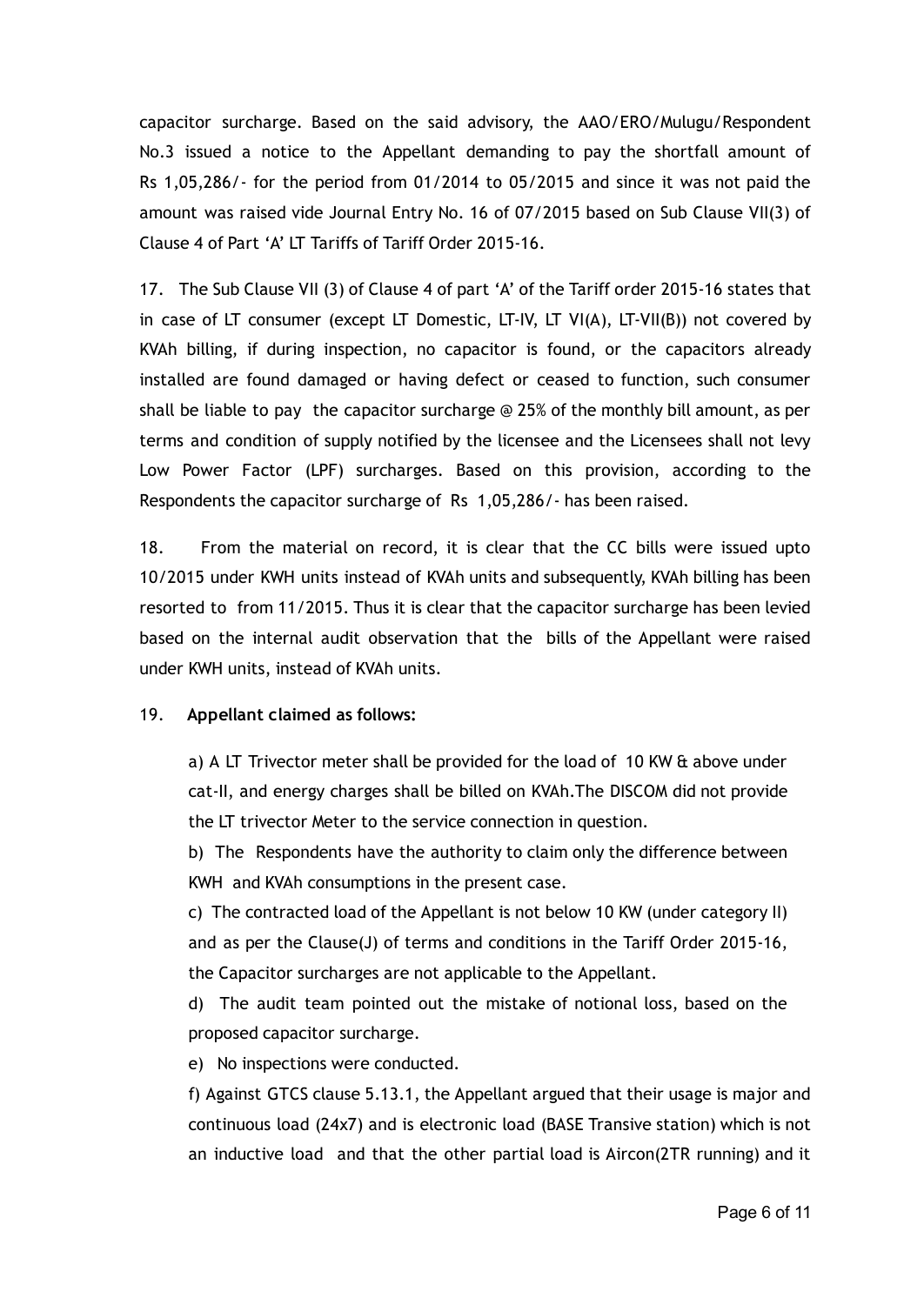runs in an average 10 to 20 Hrs per day, which is an inductive load. The Appellant would install the capacitor at the sites where PF is  $\leq$ =0.95, and it can be seen that their PF in table below without any additional capacitor installation.

| month         | Open<br><b>KWH</b> | Close<br><b>KWH</b> | <b>KWH</b><br>consumption | <b>Open</b><br><b>KVAH</b> | Close<br><b>KVAH</b> | Kvah<br>consumption | <b>Billed units</b> | PF   |
|---------------|--------------------|---------------------|---------------------------|----------------------------|----------------------|---------------------|---------------------|------|
| <b>Nov 15</b> | 1,00.770           | 1921                | 2468                      | 1,00,770                   | 1984                 | 2531                | 2531                | 0.98 |
| <b>Dec 15</b> | 1921               | 4525                | 2604                      | 1984                       | 4686                 | 2702                | 2702                | 0.96 |
| Jan 16        | 4525               | 6315                | 1790                      | 4686                       | 6548                 | 1862                | 1862                | 0.96 |
| Feb 16        | 6315               | 8897                | 2582                      | 6548                       | 9234                 | 2686                | 2686                | 0.96 |
| <b>Mar 16</b> | 8897               | 11,826              | 2929                      | 9234                       | 12266                | 3032                | 3032                | 0.97 |

20. It has to be seen that the KVAH billing started from the Tariff Order of FY 2011-12, which was introduced to reduce the Reactive power drawal from the system which is undesirable, for better system of management, with a view to improve the system efficiencies reducing the losses, if Unity power factor is achieved.

Further, while implementing the KVAh billing, the ERC had given certain directions in the Tariff Order 2011-12, under NOTES in clause 4 which is reproduced hereunder:

" Energy charges shall be billed on KVAh wherever LT Trivector meters are provided by Licensees/Consumers. In the absence of LT Trivector Meters, energy charges shall be billed on KWH basis"

The above clause referring to billing the energy charges on KWh basis in the absence of LT Trivector Meters, has also been mentioned in the Tariff Orders of 2013‐14. The subsequent Tariff Orders mandated KWH based billing only for the loads below 10 KW and directed to provide LT tri‐Vector meters for the loads 10 KW and above and energy charges billing on KVAh basis.

# 21. The Sub Clause VII of Clause 4 of Part A LT Tariffs of the Tariff Order 2015-16 is as follows: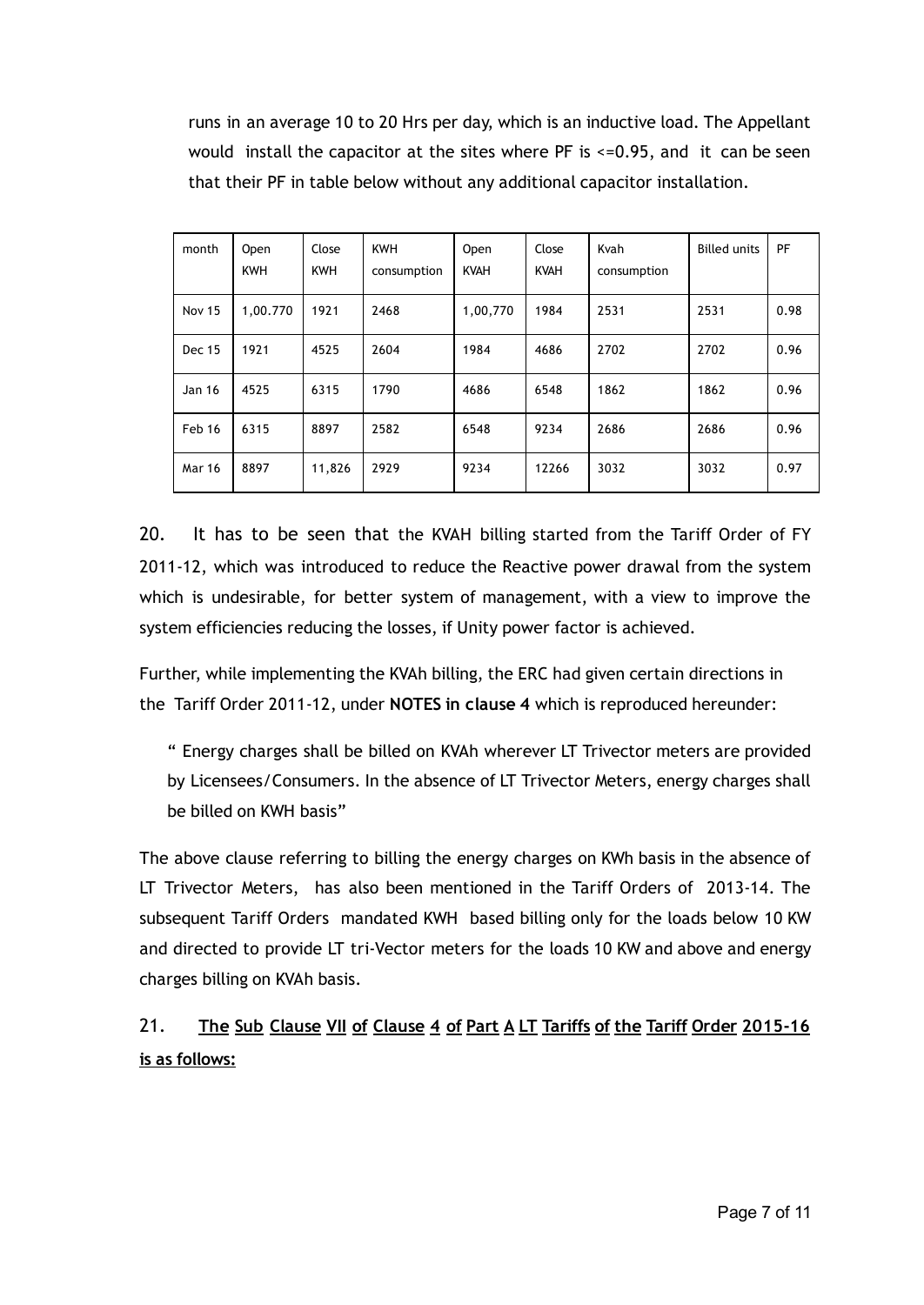### POWER FACTOR APPARATUS AND CAPACITOR SURCHARGE FOR LT:‐

### Clause 1:‐

"Every LT consumer not provided with tri‐vector meters, except LT‐I domestic, using induction motors and/or welding transformers shall install shunt capacitors of the rating specified by the Licensee in the general terms and conditions of supply (GTCS) approved by the commission from time to time. In case the rated capacity of the induction motor or welding transformers falls in between the steps of the stipulated ratings, the capacitors suitable for the next higher step shall be installed by the consumer."

22. The above Sub Clause mandates that those consumers having Induction Motors and Welding machines, have to provide shunt Capacitors of the specified ratings. This requirement is specifically to the consumers having loads that cause voltage dip / fluctuation. Under this clause, failure to comply with the above requirement enables the licensee to disconnect the power supply as mandated under Sub Clause 2.

23. The Appellant, while referring to the usage of power supply, has stated that the load to a major extent consists of continuous load (24x7) and is electronic load (BASE Transive station) which is not an inductive load and that the other partial load is Airconditioner(2TR running) running in an average 10 to 20 Hrs per day which is an inductive load so would install a capacitor at the site where PF is <=0.95 and that its PF has been above 0.95 as shown in the table in para 19 supra, without any additional capacitor installation.

24. In the present case, the Appellant contends that loads are constant in nature and continuous and thereby, the chances of voltage fluctuation is nil and therefore, the service in question does not fall under Clause VII.

25. Sub Clause VII(3) of Clause 4 of part 'A' of the Tariff Order 2015‐16 states that in the case of LT consumer (except LT domestic, LT‐IV, LT VI (A), LT‐VII(B)) not covered by KVAh billing, if during inspection, no capacitor is found, or the capacitor already installed is found damaged or having defect or ceased to function, such consumer shall be liable to pay capacitor surcharge@ 25% of the monthly bill amount , as per the terms and conditions of supply notified by the licensee and then the Licensees shall not levy LPF surcharge.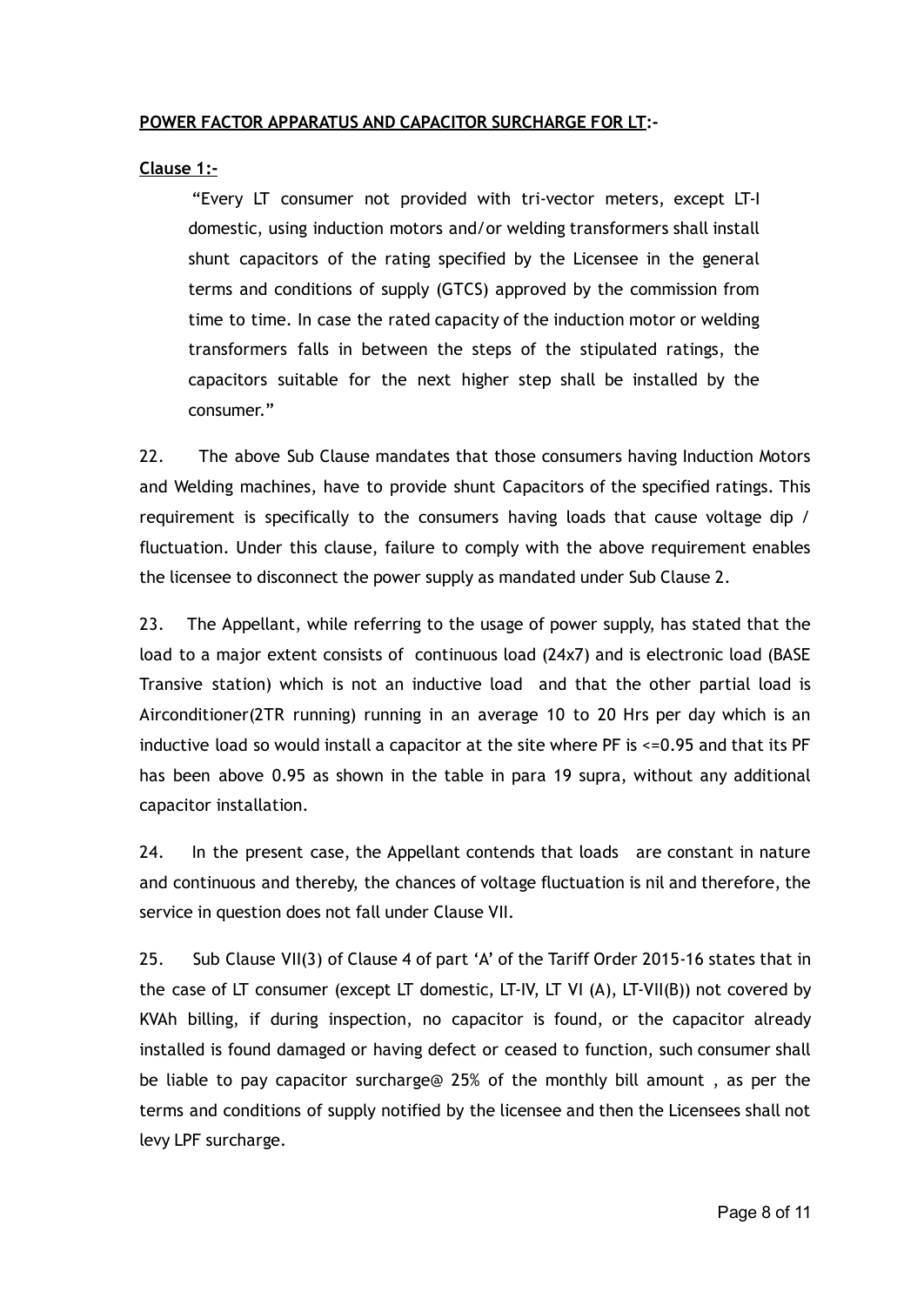26. The Sub Clause VII(3) of Clause 4 of part 'A' of the Tariff Order 2015-16 mentioned above does not speak about the loads of the consumers. The reference to the consumers made is of only those who are not covered by KVAh billing & LT Consumers (Except LT Domestic, IV ,VIA,VII(B) and even then, the inspection of the service is stated to be mandatory. The appellant claimed that no such inspection has been conducted.

27. As per the terms and conditions at page 234 of Tariff Order 2015-16, Clause (j) capacitor surcharge, LT consumer (except LT I domestic) having connected loads mentioned in table below shall pay capacitor surcharge (as per rules in vogue) at the rate of 25% of the billed amount, if capacitors are found defective in the following categories.

| category             | Connected load |  |  |
|----------------------|----------------|--|--|
| LT II & LT VII $(A)$ | <10 KW         |  |  |
| LT III & LT VI $(B)$ | $< 20$ HP      |  |  |

It is clear that there is contradiction on levy of 25% capacitor charge on those consumers having contracted load of 10 KW compared with clause 3 of Sub Clause VII above.

28. Clause 2(1) of Sub Clause 3 of LT Tariffs Part A of Tariff Order 2015‐16, the category wise specific conditions of LT tariff specifies ( cat‐II) for loads 10KW and above, a LT trivector meter shall be provided and energy charges shall be billed on KVAh. This Clause indicates the responsibility of providing the LT trivector meter for KVAh billing. The Consumer Rights Statement of the ERC, (approved on 17.10.2002) (Clause 10) mandates the Licensee to provide the Standard meter and responsibility towards periodical inspection by the Licensee and replacement / repair whenever the meter is found defective within the time limit prescribed in the complaint handling procedure document.

29. It is evident that the Licensee did not replace the KVAh reading meter since 2011. It took almost 4 years for the KVAh billing of the Appellant service connection got started with effect from 11/2015, that too after the remarks of the internal audit.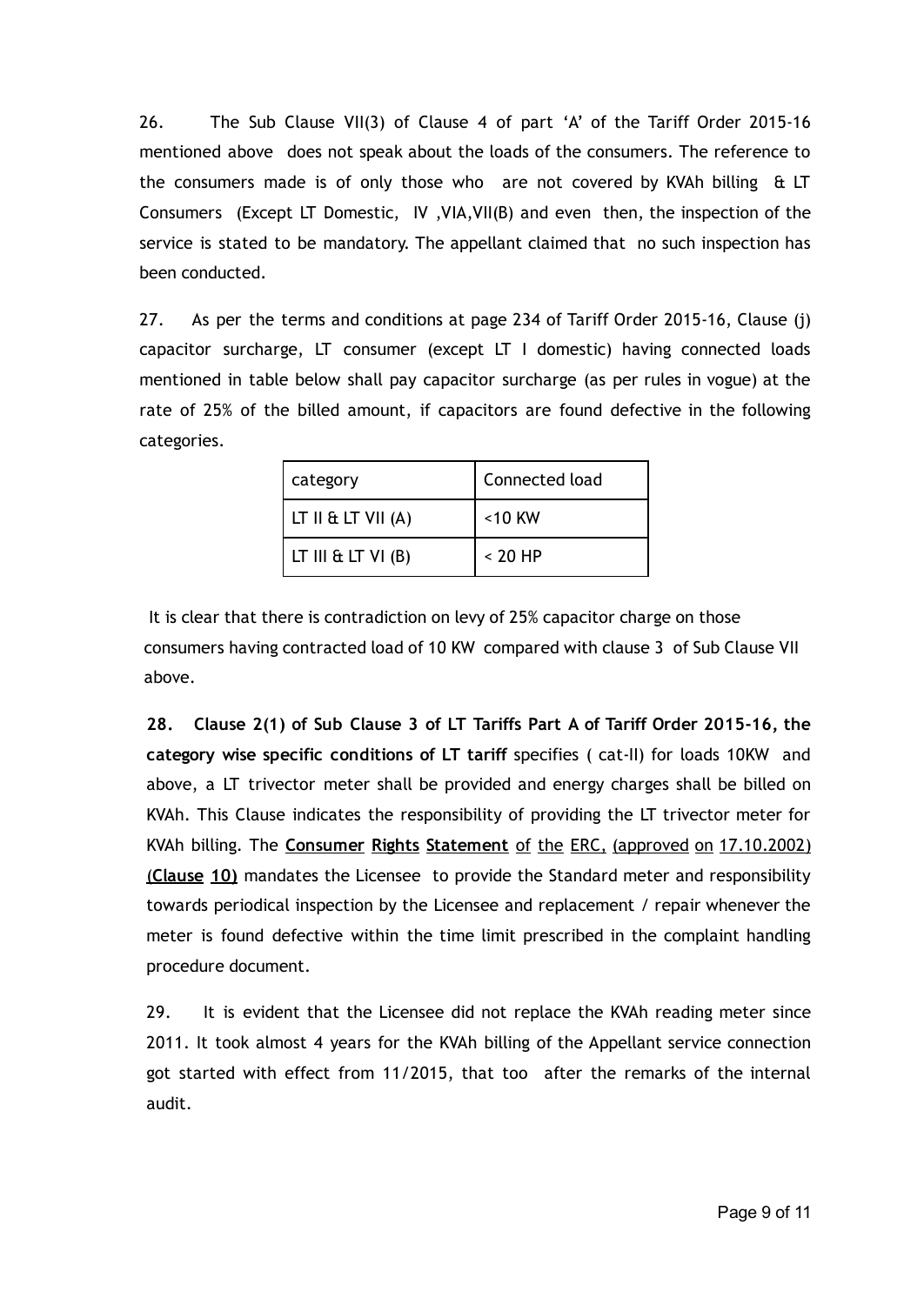30. There is a contradiction whether 10 KW load services have to be penalised for capacitor surcharge of 25% on monthly bill? The clause(j) of terms and conditions of the Tariff order 2015‐16 at page 234 specifies the penalty to the consumer for less than 10 KW and Clause VII(3) which enforces the penalty, does not specify W.r.t. the load of the consumer. Here the appellant service falls under the condition "not covered by KVAh billing". The clause (2)(1) of Sub Clause 3 of LT Tariffs part A mandates provision of LT trivector meter & billing of the service with KVAh billing for consumer having load 10 KW & above.

31. There are no inputs to ascertain the claim of the Appellant for maintaining the PF well above 0.95 before KVAh billing.

32. If the responsibility of replacing with KVAh reading meter lies on the Licensee, the equivalent responsibility of fixing the rated capacitor  $\hat{a}$  maintaining good PF Lies on the appellant also (as per clause VII(3)) of part A, LT Tariffs.

33. So far as the period between the date of issue of notice dt.18.8.2015 of AAO/ERO/Mulugu demanding to pay Audit shortfall amount Rs 1,05,286/‐ and fixing of Trivector meter( inception of KVAh billing in 11/2015), the capacitor was not found in the consumer premises. If so, under Clause VII(3) of Part A of Tariff Order 2015‐16 the consumer has to pay the 25% capacitor surcharge on the monthly bill for the period covered by 18.8.2015 upto 11/2015(before KVAh billing). The DISCOM may collect the capacitor surcharge from the Appellant w.e.f. 18.8.2015(the date of issue of notice dt.18.8.2015 by AAO/ERO/Mulugu) upto 11/2015(before KVAh billing). There is no record filed by the Respondents to show that any inspection was conducted by the AE/OP/Parkal to note availability of Capacitors.

34. The Respondents have not fixed Trivector meter to the Service Connection of the Appellant prior to the start of KVAh billing, which is a breach of mandate. Merely because the Auditor report says so, without any authority either under GTCS, Tariff Order or any Regulation, the Respondents cannot levy the Capacitor Surcharge that too with back billing. As indicated in the foregoing paras, there is no clear cut direction for imposition of Capacitor Surcharge in the circumstances presented in the Appeal. The benefit of this discrepancy should go to the Appellant. From the record, it is clear that the DISCOM has been charging KVAh units with effect from 11/2015. The Appellant is found not liable to pay the Capacitor Surcharge for the period from